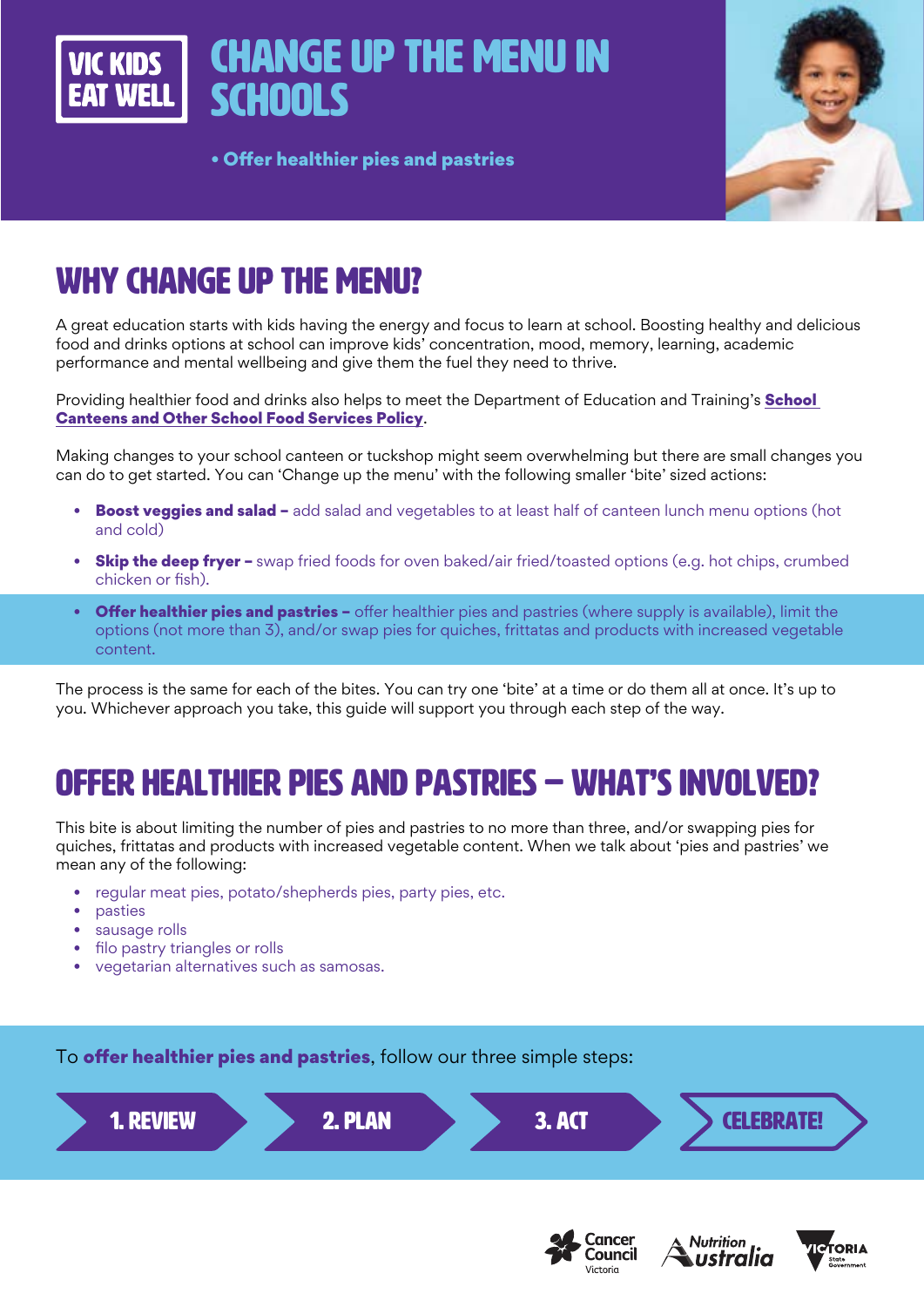

## STEP ONE: REVIEW

Start by reviewing how many (and the type of) pies and pastry options currently on offer in your canteen (or your external food service if you don't have an on-site canteen).

Take note of how many are being sold, their serving size as well as the different varieties available. This will help identify what foods should be limited or swapped.







### TIP:

You can use the free product assessment tool, [FoodChecker](https://foodchecker.heas.health.vic.gov.au/), to check how your snacks are classified.

Just search or assess products in the category'single hot food item'. All pies and pastries classified as AMBER are considered healthier options.



## STEP TWO: PLAN

The next step involves planning how you will make the changes.

- Offer healthier pies and pastries (where supply is available).
- Limit the options to no more than three items.
- Swap pies and pastries for quiches, frittatas and products with increased vegetable content.

There are many healthier pies and savoury pastries that kids love. Try some of these popular alternatives:

- frittata or quiche with lean ham and vegetables or lean chicken and mushroom
- filo pastry triangles with roast pumpkin and feta or spin ach and ricotta
- cottage pie with lean mince and vegetables.





### TIP:

You can use the free product assessment tool. [FoodChecker](https://foodchecker.heas.health.vic.gov.au/), to find healthier pies and pastries.

Just select the 'quick product check' button, then search or assess products in the category 'single hot food item'. All pies and pastries classified as AMBER in [FoodChecker](https://foodchecker.heas.health.vic.gov.au/) are considered healthier options and are suitable for supply in school food services.







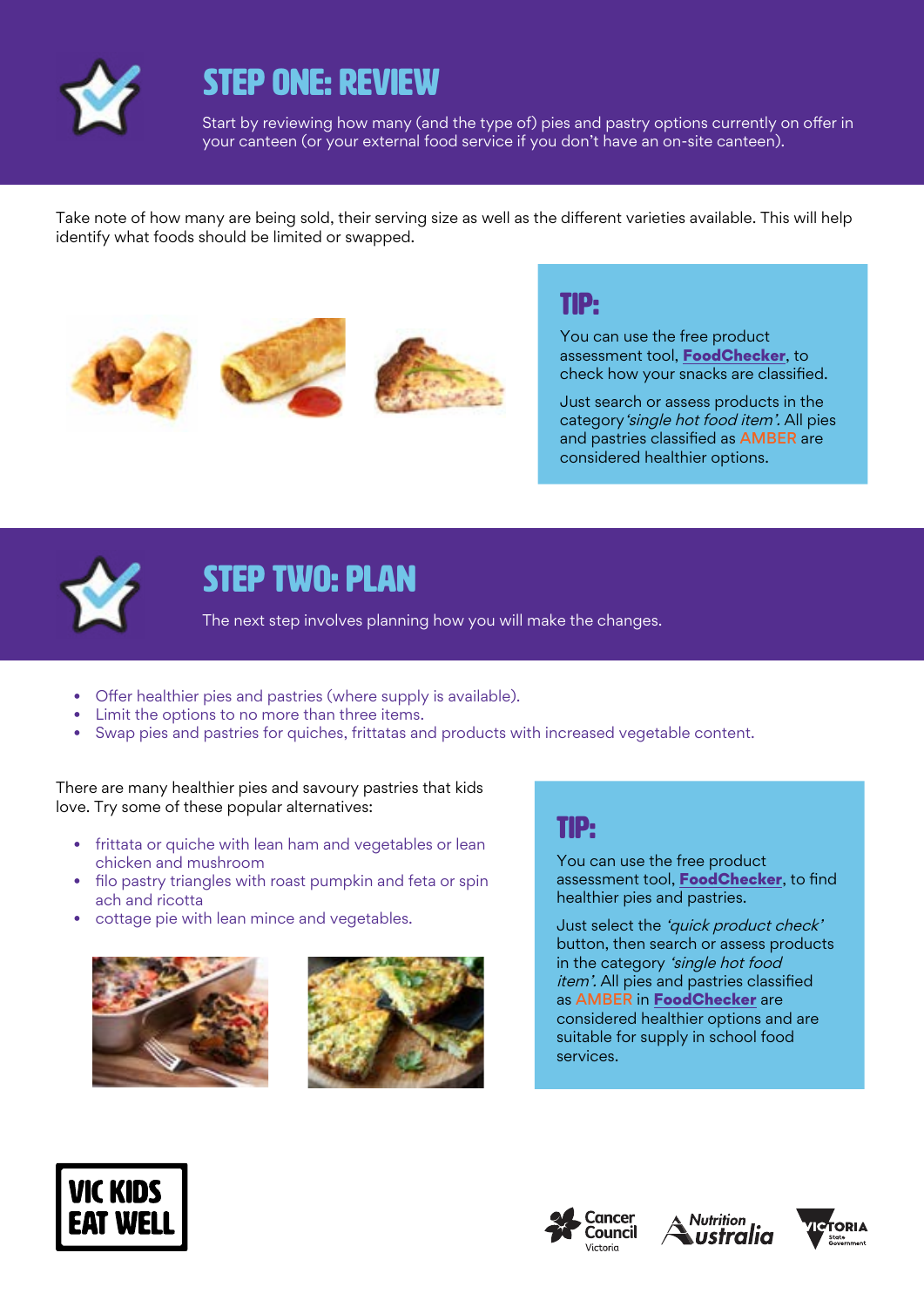Find out where your school buys its pies and pastries. It could be a local distributor, wholesaler or supermarket. If it is a local distributor or wholesaler contact them to discuss and determine healthier options the school can purchase.

- If there is a contract or agreement in place, discuss with the supplier what flexibility there is and how healthier options could be included in the existing contract.
- If the contract is set, you might need to wait to influence the contract when it comes time for renewal. Or consider using a different supplier that can offer the options you want.

# Preparing for change

Look for ways to engage your school community in making changes. Take opportunities to talk to families, staff, students, canteen staff and volunteers to get a sense of the 'appetite' for change and the best way to introduce changes. Involve the Parents and Friends Association, School Council, Sustainability Club or Wellbeing Committee if there is one. You can make changes all at once or use a gradual approach:

All at once involves making the changes overnight or all in one go. An ideal time to do this is at the beginning of a new school year or term. This is the quickest approach and usually works best if you are only introducing a few changes and when you know there is good support for change.

A gradual approach gives students more time to get used to the changes and an ogives students more time to get used to the changes and an opportunity to try alternative options. It is often the more readily accepted option if you need to make lots of changes. There are three ways you could take a gradual approach:

- 1. Replace the least popular pies and pastries first, then work on replacing the best sellers second.
- 2. Sell down your stock of pies and pastries and don't order more once you sell out. As they sell out, replace with healthier options.
- 3. Start to make some healthier pies and pastries on site as a first step, then negotiate with suppliers about stocking healthier pre-packaged items (or vice versa).









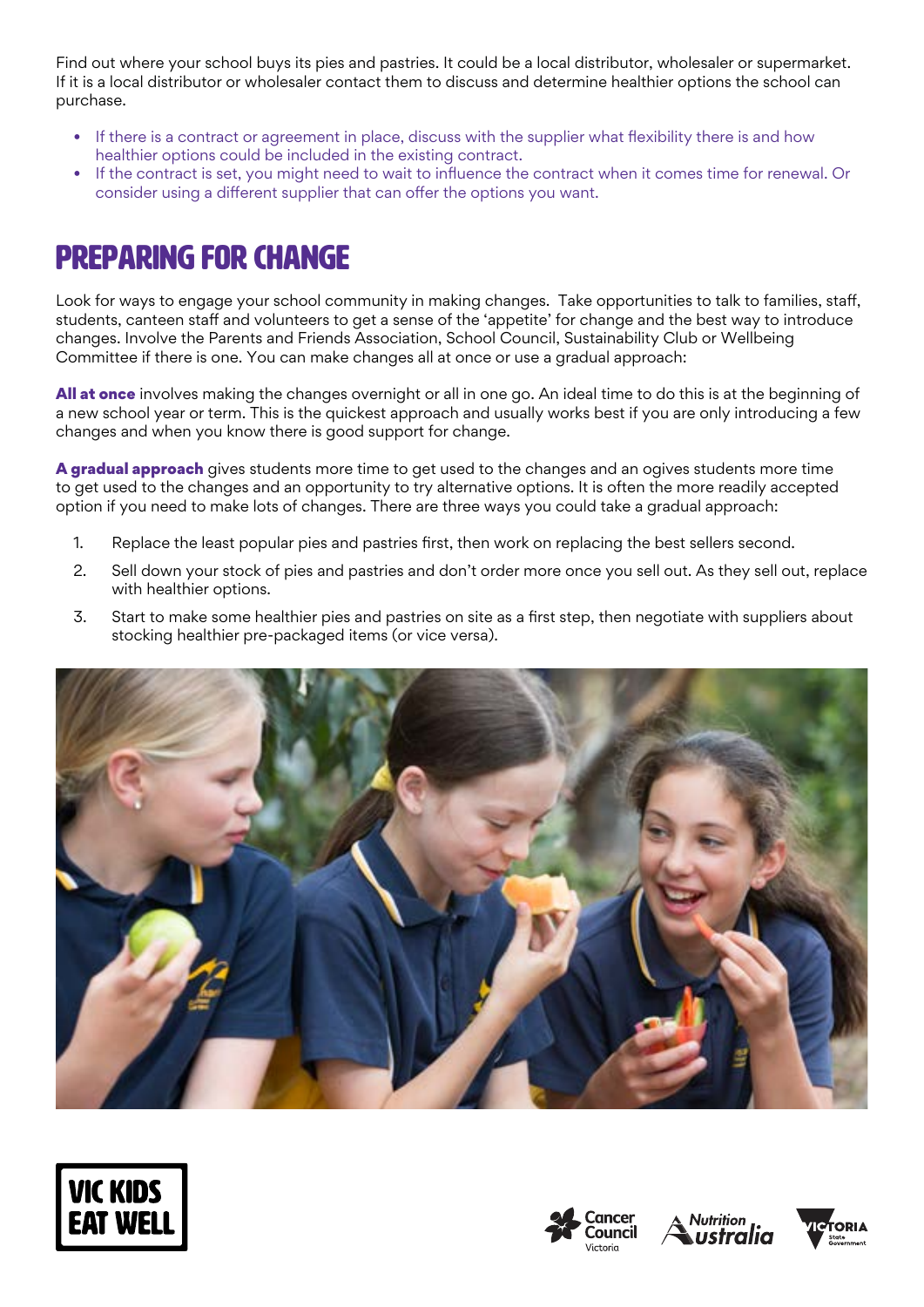

### STEP THREE: ACT

Now you've done all the groundwork, it's time to put it into action.

#### Here's a great example of offering healthier pies and pastries.

Vic Kids' College (P–12) reviewed the pies and pastries on their canteen menu and found that they had six different options available (see menu below, pies and pastries are highlighted in red). Next, they identified healthier options they could make available on their canteen menu, to offer healthier options, reduce the pastry options available to a maximum of three and introduce a vegetable-containing homemade option. Vic Kids' College decided to remove or replace the pies and pastries items as follows.

| <b>Pies and Pastries Menu BEFORE</b> | Price (\$) |
|--------------------------------------|------------|
| <b>Hot Bites</b>                     |            |
| Sausage roll, 120g                   | 3.00       |
| Meat pie, 175g                       | 3.50       |
| Potato pie, 180g                     | 4.00       |
| Vege pastie, 180g                    | 3.50       |
| Cheese and spinach roll, 140g        | 3.50       |
| Vege samosas                         | 3.50       |

| <b>Pies and Pastries Menu AFTER</b>    | Price (\$) |
|----------------------------------------|------------|
| <b>Hot Bites</b>                       |            |
| Lite sausage roll, 120g                | 3.00       |
| Lean meat pie snack, 110g              | 2.50       |
| Cheese and spinach roll, 90g           | 2.00       |
| Homemade potato and vegetable frittata | 2.50       |

Note: Vic Kids' College chose to make all of the changes in this bite. They could have chosen to only reduce the pie and pastry options to a maximum of three OR include healthier alternatives OR swap pies for quiches, frittatas and products with increased vegetable content.

### SUPPORTING SUCCESS

Think about the ways you can promote your new healthy options through the way they are placed, priced and promoted. You are more likely to have success by:

- placing the healthier pies and pastries at students' eye level in the pie warmers
- promoting the healthier hot foods in meal deals with healthier drink options e.g. potato and vegetable frittata and flavoured milk (reduced fat) for \$5
- pricing healthier hot food options competitively so they are the cheaper choice e.g. consider lowering the price of healthier options or increasing the price of less healthy options
- promoting the benefits of healthier options through newsletters and other regular communication channels
- getting students involved in promoting the changes by designing posters, menus, promotions, competitions and labelling.

Remember, this is just one of the 'bites' you can do to make your menu healthier. Check out 'Boost veggies and [salad'](https://www.vickidseatwell.health.vic.gov.au/resources) and '[Skip the deep fryer'](https://www.vickidseatwell.health.vic.gov.au/resources).